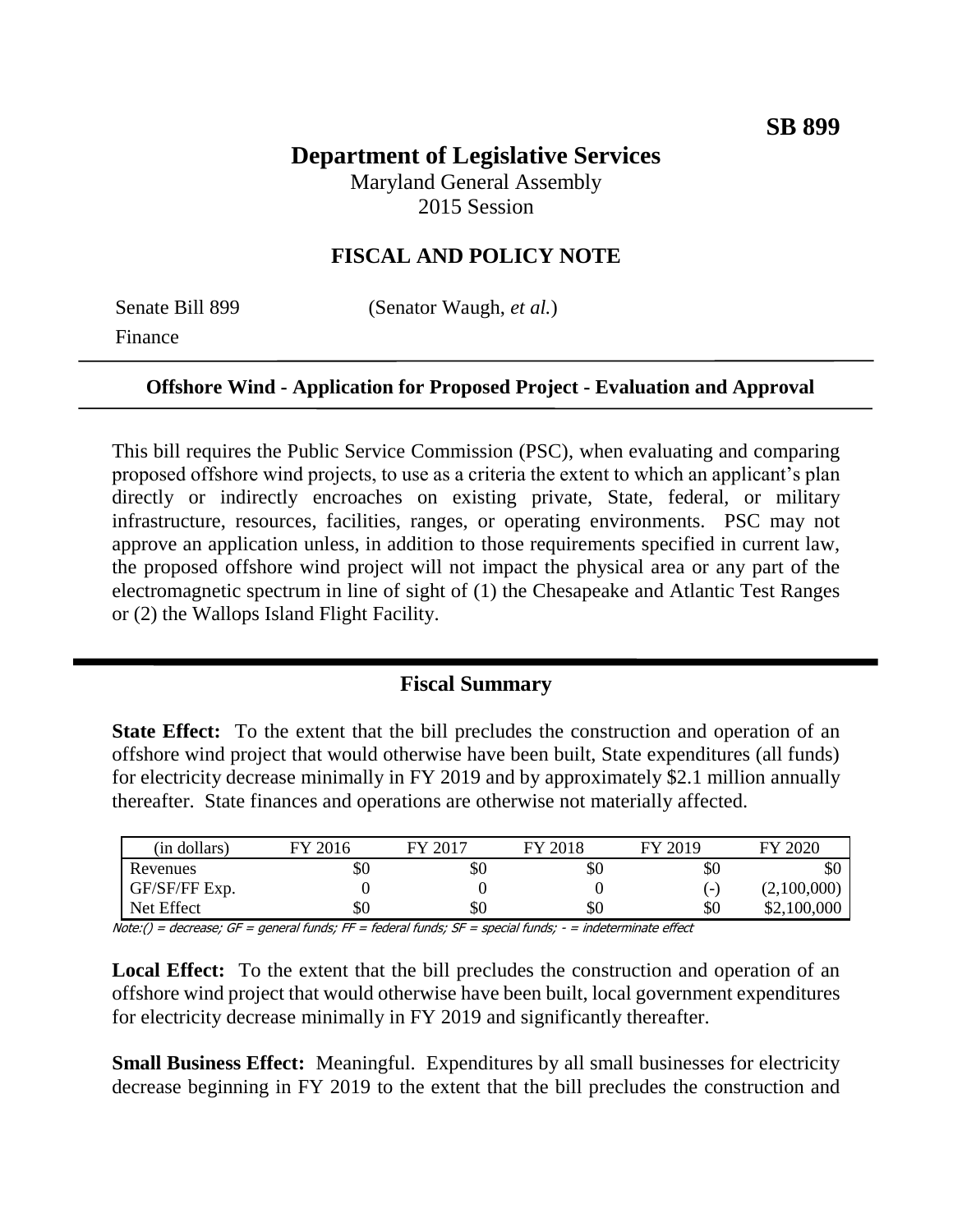operation of an offshore wind project that would otherwise have been built. However, small businesses involved in the construction and operation of offshore wind projects are negatively affected.

## **Analysis**

**Bill Summary:** The Chesapeake and Atlantic Test Ranges are defined vertically and laterally by the Federal Aviation Administration (FAA) as restricted areas R-4002, R-4005, R-4006, R-4007, R-4008, and R-6609 and warning area W-386. The Wallops Island Flight Facility is defined vertically and laterally as restricted area R-6604.

## **Current Law/Background:**

## *Offshore Wind Project Approval*

Chapter 3 of 2013 (the Maryland Offshore Wind Energy Act) requires State electricity sales to include an amount derived from offshore wind energy beginning in 2017. The amount is set by PSC each year based on the projected annual creation of offshore wind renewable energy credits (ORECs) by qualified offshore wind projects and may not exceed 2.5% of total retail sales. (If there are no approved projects, there is no requirement or associated payments). An offshore wind farm of a size consistent with the rate-cost caps in the Act has the potential to produce each year between 5.0% and 8.5% of the renewable energy necessary for compliance with the State's Renewable Energy Portfolio Standard.

PSC must use the following criteria in evaluating a proposed offshore wind energy project:

- lowest cost impact on ratepayers of the price set under a proposed OREC pricing schedule;
- potential reductions in both transmission congestion prices within the State and locational marginal pricing;
- potential changes in capacity prices within the State;
- the extent to which the cost-benefit analysis submitted by the applicant demonstrates positive net economic, environmental, and health benefits to the State;
- the extent to which an applicant's plans for engaging small businesses meets specified goals as established in statute;
- the extent to which an applicant's plan provides for (1) the use of skilled labor; (2) the use of an agreement designed to ensure the use of skilled labor; and (3) compensation to its workers consistent with State prevailing wage laws;
- siting and project feasibility;

SB 899/ Page 2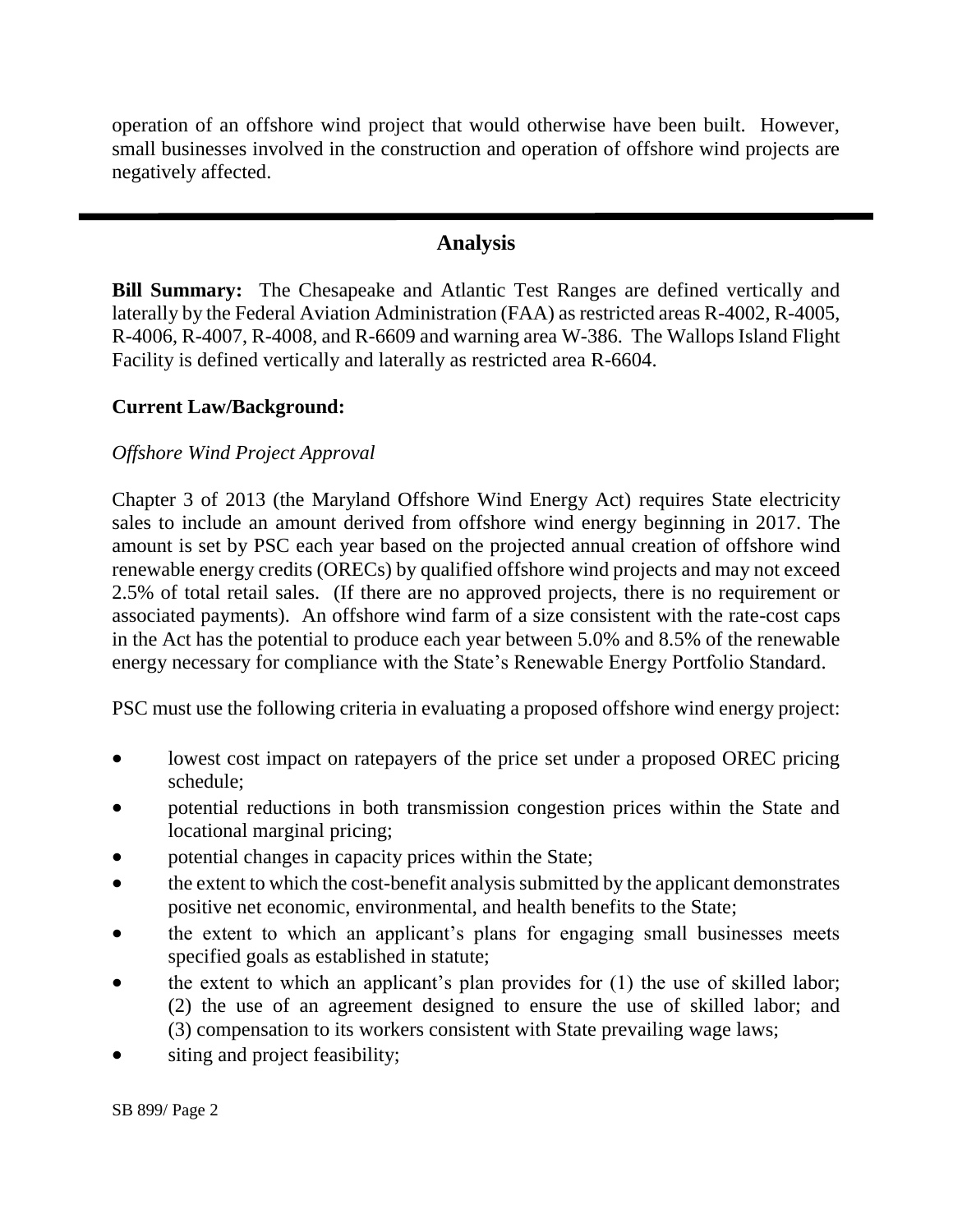- the extent to which the proposed project would require transmission or distribution infrastructure improvements in the State;
- estimated ability to assist in meeting the State's renewable energy goals; and
- any other criteria that PSC determines to be appropriate.

PSC may not approve an application unless (1) the proposed project demonstrates positive net economic, environmental, and health benefits to the State; (2) the projected net rate impact, combined with the rate impact of other qualified projects, does not exceed \$1.50 per month for an average residential customer (1,000 kilowatt-hours per month) in 2012 dollars, and does not exceed 1.5% of nonresidential customers' total annual electric bills, over the duration of the proposed OREC pricing schedule; and (3) the price set in the proposed OREC pricing schedule does not exceed \$190 per megawatt-hour in 2012 dollars.

In addition, PSC may not approve an application until the Governor's Office of Minority Affairs, in consultation with the Office of the Attorney General (OAG), and the applicant, has established a clear plan for setting minority business goals and related procedures. The Governor's Office of Minority Affairs, in consultation with OAG, must provide assistance to all potential applicants and potential minority investors.

PSC must contract the services of independent consultants and experts when calculating the net benefits to the State and in evaluating and comparing applicants' proposed projects, and PSC must apply the same net OREC cost per megawatt-hour to residential and nonresidential customers.

# *Test Ranges and Offshore Wind Energy Area*

The Chesapeake and Atlantic Test Ranges are shown below in **Exhibit 1**. R-4002 through R-4008 and R-6609 are labeled as "Chesapeake Test Range," and W-386 is the portion of the Atlantic Test Range specified in the bill. The Wallops Island Flight Facility restricted area, R-6604 (which is divided into R-6604A and R-6604B) extends south and east from the facility to the western edge of W-386. Additional information on the test ranges, including additional maps, can be found [here.](http://www.navair.navy.mil/ranges/atr/docs/ATR/FS_ATR.pdf)

The U.S. Department of Interior Bureau of Ocean Energy Management held a competitive lease sale for the Maryland offshore wind energy area on August 19, 2014. The two lease areas comprising the sale were won by US Wind, Inc. The lease areas are shown in **Exhibit 2**, and appear to be entirely encompassed by warning area W-386.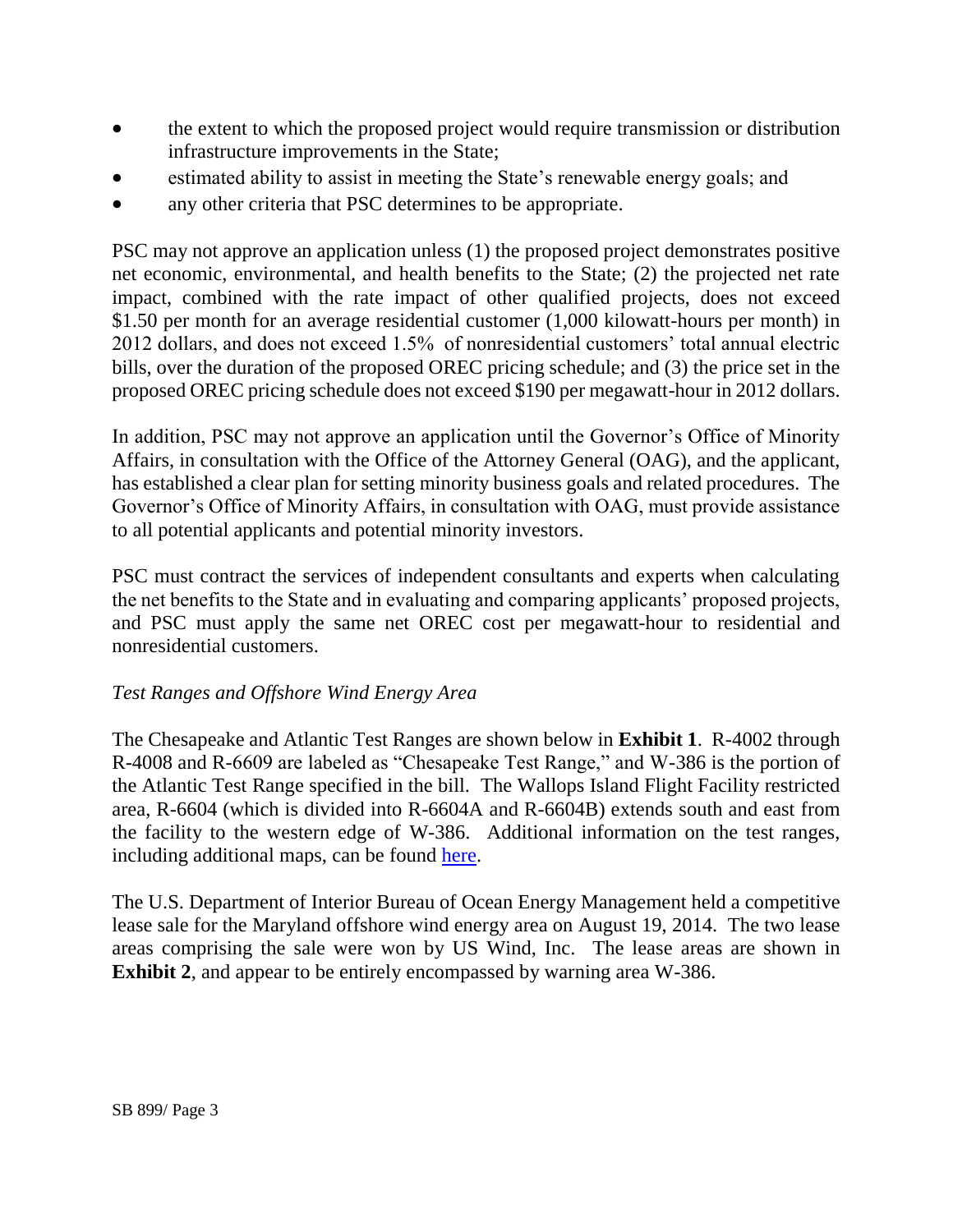

**Exhibit 1 Chesapeake and Atlantic Test Ranges**

Source: Naval Air Systems Command

SB 899/ Page 4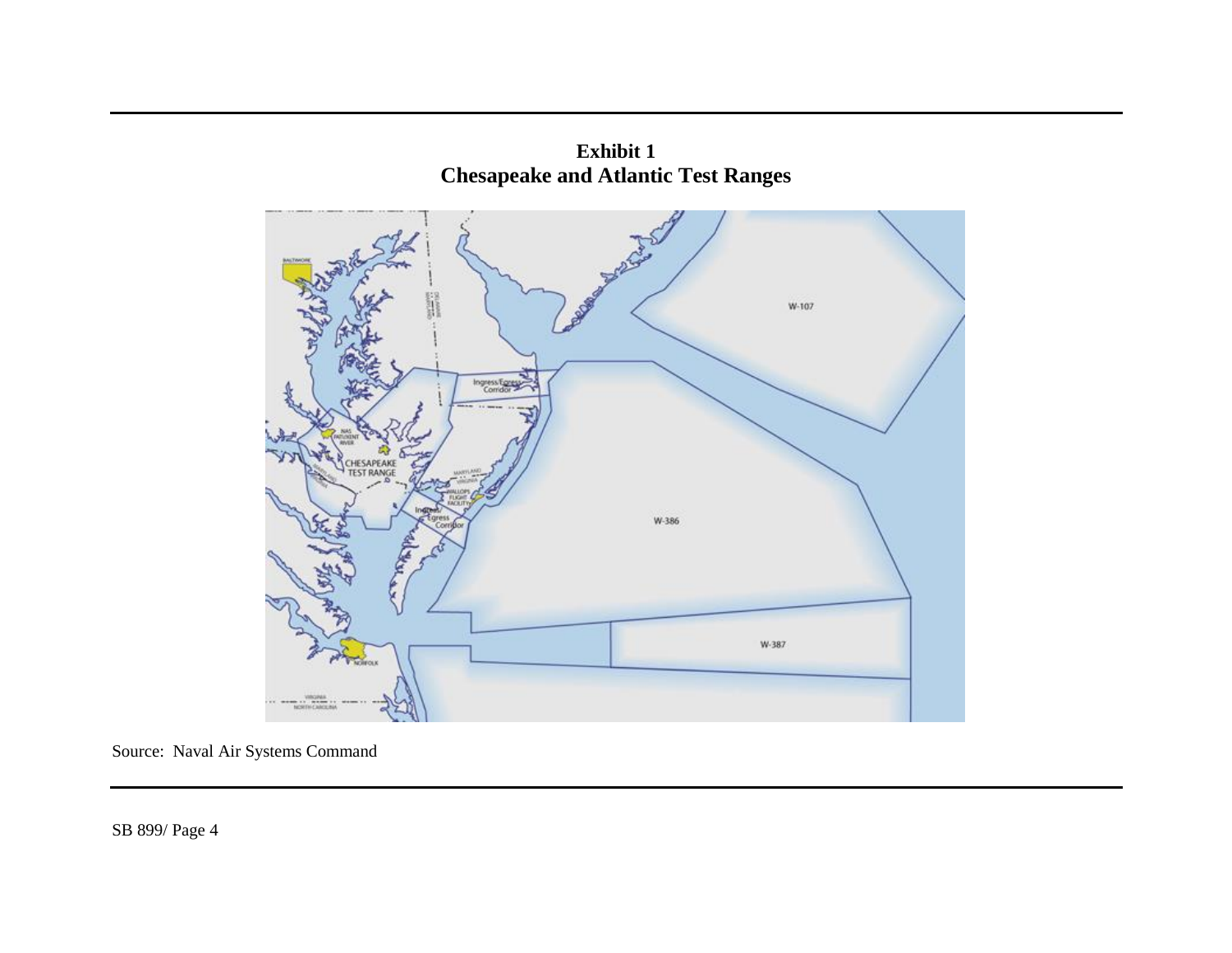

**Exhibit 2 Maryland Lease Areas for Offshore Wind Development**

Source: U.S. Department of Interior

**State Fiscal Effect:** In testimony to the Senate Finance Committee in early 2015, the Maryland Energy Administration indicated that the earliest likely offshore wind project could be completed by the spring of 2019 (late fiscal 2019).

The additional evaluation criteria, depending on PSC's interpretation of the bill, could preclude the construction and operation of an offshore wind project that would otherwise have been built in the current Maryland lease area shown in Exhibit 2. To the extent that the bill does so, State expenditures (all funds) for electricity decrease minimally in fiscal 2019 and by approximately \$2.1 million annually thereafter, as discussed below.

SB 899/ Page 5